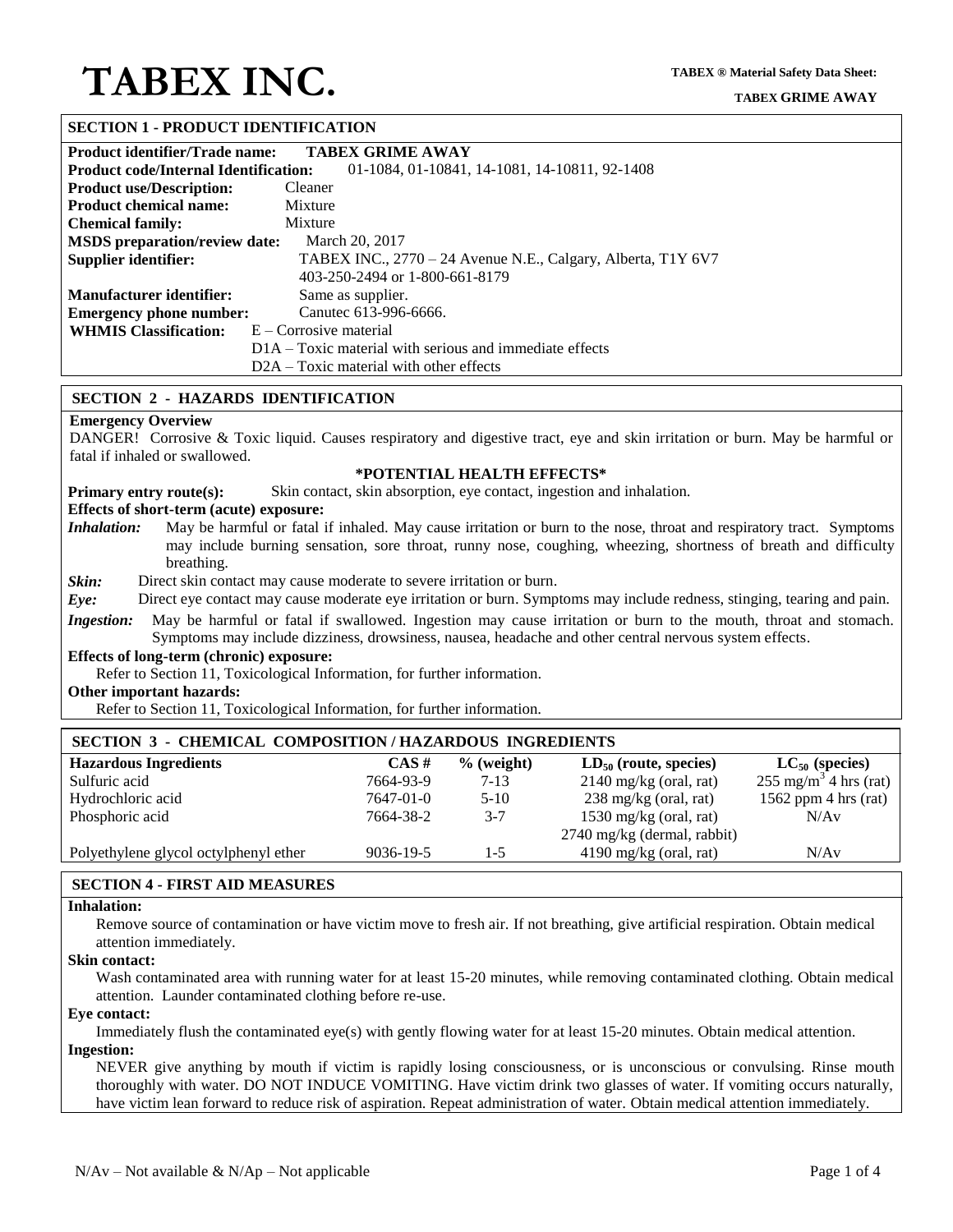### **SECTION 5 - FIRE FIGHTING MEASURES**

**Fire hazards/conditions of flammability:** Does not burn under normal handling conditions.

**Flash point (Method):** N/Av

Lower flammable limit (% by volume): N/Av

**Upper flammable limit (% by volume):** N/Av

**Sensitivity to mechanical impact:** Probably not sensitive. **Sensitivity to static discharge:** Probably not sensitive.

**Auto-ignition temperature:** N/Av

**Suitable extinguishing media:** Carbon dioxide, dry chemical powder and appropriate foam for surrounding products.

# **Special fire-fighting procedures/equipment:**

During a fire, irritating/toxic smoke and fumes may be generated. Do not enter fire area without proper protection. Firefighters should wear proper protective equipment and self-contained breathing apparatus with full facepiece. Shield personnel to protect from venting, rupturing or bursting cans. Move containers from fire area if it can be done without risk. Water spray may be useful in cooling equipment and cans exposed to heat and flame.

**Hazardous combustion products:** Carbon oxides and other irritating fumes and smoke.

### **SECTION 6 - ACCIDENTAL RELEASE MEASURES**

#### **Personal precautions:**

Restrict access to area until completion of clean-up. Ensure clean-up is conducted by trained personnel only. Remove all ignition sources. Remove or isolate flammable and combustible materials. All persons dealing with clean-up should wear the appropriate protective equipment (See Section 8).

# **Spill response/Cleanup:**

Ventilate area of release. Eliminate all sources of ignition. Stop the leak if it can be done safely. Contain and absorb any spilled liquid concentrate with inert absorbent material, then place material into a container for later disposal (see Section 13). Contaminated absorbent material may pose the same hazards as the spilled product. Notify the appropriate authorities as required.

# **Environmental precautions:**

Confine spill, preventing it from entering sewer lines or waterways. Dispose of as per local, state and federal regulations.

# **SECTION 7 - HANDLING AND STORAGE**

#### **Safe handling procedures:**

Before handling, it is very important that engineering controls are operating, and that protective equipment requirements and personal hygiene measures are being followed. People working with this chemical should be properly trained regarding its hazards and its safe use. Do not use near welding operations, flames or hot surfaces. Handling equipment should be properly grounded. Inspect containers for leaks before handling. Label containers appropriately. Ensure proper ventilation. Avoid breathing dusts, vapours or mists. Avoid contact with eyes, skin and clothing. Keep away from heat, sparks and flame. Avoid generating high concentrations of dusts, vapours or mists. Keep away from incompatible materials such as strong oxidizing materials. Keep containers closed when not in use. Empty containers are always dangerous. Assume that empty containers contain residues which are hazardous.

#### **Storage requirements:**

Store in a cool, dry, well-ventilated area out of direct sunlight, away from heat and ignition sources. Store away from incompatible materials. Inspect all incoming containers to make sure they are properly labelled and not damaged. Storage area should be clearly identified, clear of obstruction and accessible only to trained personnel. Inspect periodically for damage or leaks.

### **Incompatible materials:**

STRONG OXIDIZING MATERIALS, strong bases, some metals...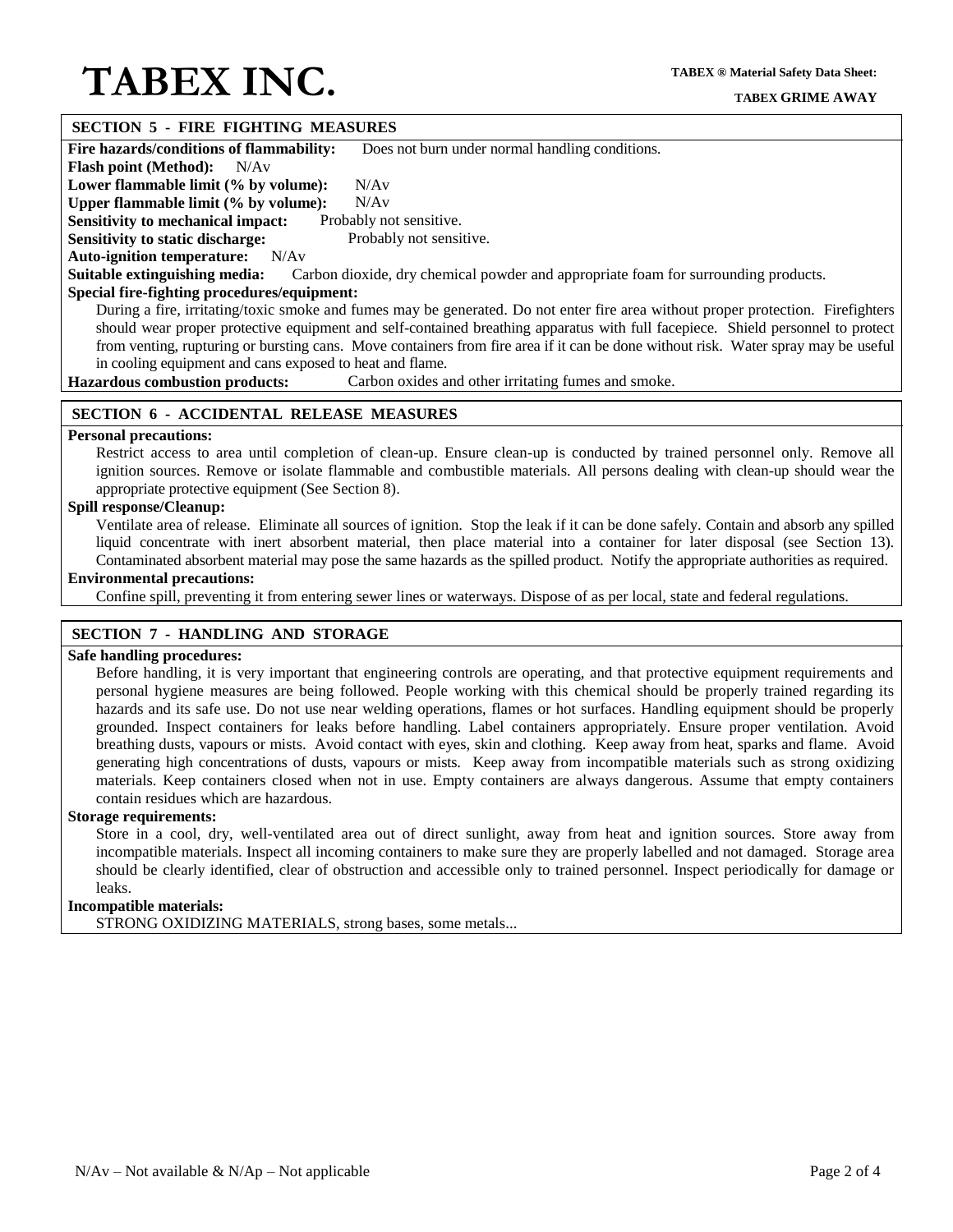| SECTION 8 - EXPOSURE CONTROLS AND PERSONAL PROTECTION                                                                                                                                                                                                                                                                                                                                                                                                                                                                                                                                                                                                                                                                                                                                          |                                      |                                                                                                                                   |                                         |                            |  |
|------------------------------------------------------------------------------------------------------------------------------------------------------------------------------------------------------------------------------------------------------------------------------------------------------------------------------------------------------------------------------------------------------------------------------------------------------------------------------------------------------------------------------------------------------------------------------------------------------------------------------------------------------------------------------------------------------------------------------------------------------------------------------------------------|--------------------------------------|-----------------------------------------------------------------------------------------------------------------------------------|-----------------------------------------|----------------------------|--|
| There is no available data for the product. See below for individual ingredient exposure limits.<br><b>Exposure limits:</b>                                                                                                                                                                                                                                                                                                                                                                                                                                                                                                                                                                                                                                                                    |                                      |                                                                                                                                   |                                         |                            |  |
| Ingredient                                                                                                                                                                                                                                                                                                                                                                                                                                                                                                                                                                                                                                                                                                                                                                                     | <b>OSHA PEL</b>                      |                                                                                                                                   | <b>ACGIH TLV</b>                        |                            |  |
|                                                                                                                                                                                                                                                                                                                                                                                                                                                                                                                                                                                                                                                                                                                                                                                                | <b>TWA</b>                           | <b>STEL</b>                                                                                                                       | <b>TWA</b>                              | <b>STEL</b>                |  |
| Sulfuric acid                                                                                                                                                                                                                                                                                                                                                                                                                                                                                                                                                                                                                                                                                                                                                                                  | 1 mg/m $3$                           | N/Av                                                                                                                              | $0.2 \text{ mg/m}^3$                    | N/Av                       |  |
| Hydrochloric acid                                                                                                                                                                                                                                                                                                                                                                                                                                                                                                                                                                                                                                                                                                                                                                              | 5 ppm (ceiling)                      | N/Av                                                                                                                              | 2 ppm (ceiling)                         | N/Av                       |  |
| Phosphoric acid<br>Polyethylene glycol octylphenyl ether                                                                                                                                                                                                                                                                                                                                                                                                                                                                                                                                                                                                                                                                                                                                       | 1 mg/m <sup>3</sup><br>N/Av          | $\frac{1}{3}$ mg/m <sup>3</sup><br>N/Av                                                                                           | 1 mg/m <sup>3</sup><br>N/Av             | $3 \text{ mg/m}^3$<br>N/Av |  |
| <b>Engineering controls:</b>                                                                                                                                                                                                                                                                                                                                                                                                                                                                                                                                                                                                                                                                                                                                                                   |                                      |                                                                                                                                   |                                         |                            |  |
| Use under well-ventilated conditions. Local exhaust ventilation system is recommended to maintain concentrations of<br>contaminants below exposure limits.<br><b>Respiratory Protection:</b><br>Respiratory protection is required if the concentrations are higher than the exposure limits. Use a NIOSH approved respirators<br>if the exposure limits are unknown.                                                                                                                                                                                                                                                                                                                                                                                                                          |                                      |                                                                                                                                   |                                         |                            |  |
| <b>Protective Clothing/Equipment:</b><br>Chemically protective gloves (impervious), and other protective clothing to prevent prolonged or repeated skin contact, must be<br>worn during all handling operations. Wear protective chemical splash goggles to prevent mist, vapour and dust from entering<br>the eyes. Make emergency eyewash stations, safety/quick-drench showers, and washing facilities available in work area.<br><b>General Hygiene Considerations:</b><br>Avoid generating high concentrations of dusts, vapours or mists. Avoid contact with skin and eyes. Avoid breathing dusts,<br>vapours or mists. Never eat, drink, or smoke in work areas. Practice good personal hygiene after using this material. Remove<br>and wash contaminated work clothing before re-use. |                                      |                                                                                                                                   |                                         |                            |  |
| <b>SECTION 9 - PHYSICAL AND CHEMICAL PROPERTIES</b>                                                                                                                                                                                                                                                                                                                                                                                                                                                                                                                                                                                                                                                                                                                                            |                                      |                                                                                                                                   |                                         |                            |  |
| Physical state, colour and odour:<br><b>Odour threshold:</b><br>N/Av<br>< 1<br>pH:<br><b>Melting/freezing point:</b><br>N/Av<br><b>Coefficient of oil/water distribution:</b><br>N/Av<br>Specific gravity or density (water $= 1$ ):<br>1.13<br>Evaporation rate (n-Butyl acetate $= 1$ ):<br>N/Av                                                                                                                                                                                                                                                                                                                                                                                                                                                                                             | Light yellow liquid with acid odour. | <b>Boiling point:</b><br>Vapour pressure:<br><b>Solubility in water:</b><br>Vapour density $(Air = 1)$ :<br>% volatile by volume: | N/Av<br>N/Av<br>Soluble<br>N/Av<br>N/Av |                            |  |
| SECTION 10 - REACTIVITY AND STABILITY DATA                                                                                                                                                                                                                                                                                                                                                                                                                                                                                                                                                                                                                                                                                                                                                     |                                      |                                                                                                                                   |                                         |                            |  |
| Stable under the recommended storage and handling conditions prescribed.<br><b>Stability and reactivity:</b><br>Hazardous polymerization will not occur.<br><b>Polymerization:</b><br><b>Conditions to avoid:</b><br>Incompatible materials (see Section 7).<br>Incompatible materials (see Section 7).<br><b>Materials to avoid:</b><br>None known. Refer to 'Hazardous combustion products', Section 5.<br><b>Hazardous decomposition products:</b>                                                                                                                                                                                                                                                                                                                                          |                                      |                                                                                                                                   |                                         |                            |  |
| <b>SECTION 11 - TOXICOLOGICAL INFORMATION</b>                                                                                                                                                                                                                                                                                                                                                                                                                                                                                                                                                                                                                                                                                                                                                  |                                      |                                                                                                                                   |                                         |                            |  |
| <b>Toxicological data:</b><br>There is no available data for the product itself, only for the ingredients. For more details, refer to Section 3.<br>No ingredient is listed by IARC, ACGIH, NTP or OSHA as a carcinogen.<br><b>Carcinogenicity:</b><br>Teratogenicity, mutagenicity, other reproductive effects:<br>N/Av<br><b>Skin sensitization:</b><br>N/Av<br>N/Av<br><b>Respiratory tract sensitization:</b><br>Conditions aggravated by exposure:<br>Chronic effects on lungs.<br><b>Synergistic materials:</b><br>N/Av                                                                                                                                                                                                                                                                  |                                      |                                                                                                                                   |                                         |                            |  |
| <b>SECTION 12 - ECOLOGICAL INFORMATION</b>                                                                                                                                                                                                                                                                                                                                                                                                                                                                                                                                                                                                                                                                                                                                                     |                                      |                                                                                                                                   |                                         |                            |  |
| <b>Environmental effects:</b><br>There is no available data on the product itself.<br><b>Important environmental characteristics:</b><br>N/Av<br><b>Aquatic toxicity:</b><br>N/Av                                                                                                                                                                                                                                                                                                                                                                                                                                                                                                                                                                                                              |                                      |                                                                                                                                   |                                         |                            |  |
| <b>SECTION 13 - WASTE DISPOSAL</b>                                                                                                                                                                                                                                                                                                                                                                                                                                                                                                                                                                                                                                                                                                                                                             |                                      |                                                                                                                                   |                                         |                            |  |
| Handling and storage conditions for disposal:<br>Store material for disposal as indicated in Handling and Storage (Section 7).<br><b>Methods of disposal:</b><br>Review federal, provincial and local government requirements prior to disposal.                                                                                                                                                                                                                                                                                                                                                                                                                                                                                                                                               |                                      |                                                                                                                                   |                                         |                            |  |